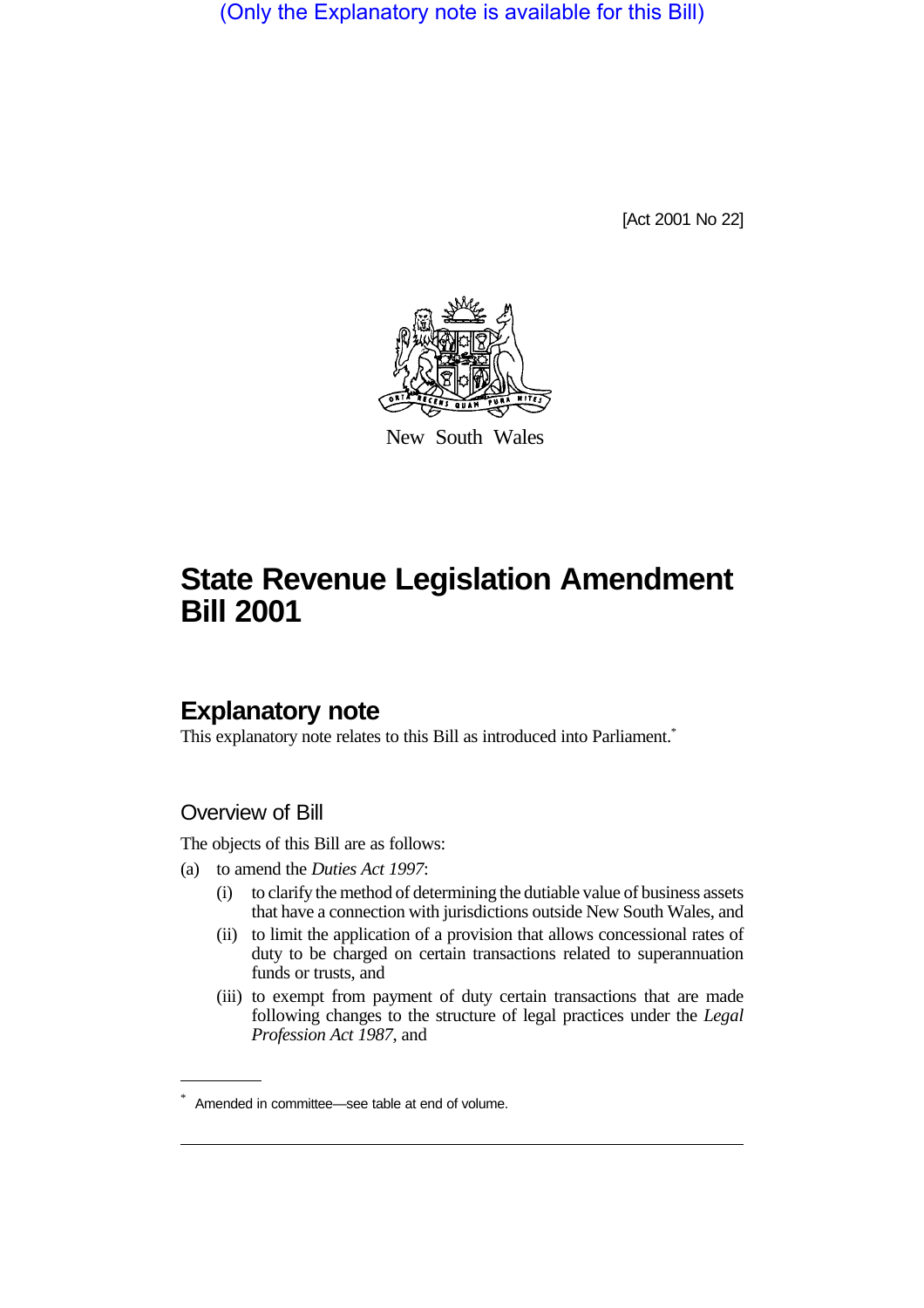Explanatory note

- (iv) to exempt from payment of duty administration agreements under the *First Home Owner Grant Act 2000*, and
- (v) to make various changes to the eligibility criteria for the First Home Plus scheme, and
- (vi) to exempt from payment of duty an application for registration of a motor vehicle where the registration is to be granted conditionally, and
- (vii) to prohibit the registration of any dutiable transaction unless the transaction has been stamped or there is other evidence that duty has been paid,
- (b) to amend the *Health Insurance Levies Act 1982* to clarify the statistics that are to be used to adjust the levy,
- (c) to amend the *Pay-roll Tax Act 1971*:
	- (i) to clarify the liability of employers who are clients of employment agents for pay-roll tax, and
	- (ii) to make further provision for the calculation of an employer's pay-roll tax liability for the 2000-2001 financial year and subsequent financial years,
- (d) to amend the *Taxation Administration Act 1996*:
	- (i) to change the basis for determining interest on late payments of tax, and
	- (ii) to allow information obtained in the administration of taxation laws to be disclosed for the purposes of the administration of the *First Home Owner Grant Act 2000* and the *Unclaimed Money Act 1995*, and to be disclosed to the Valuer-General, and
	- (iii) to clarify that reviews by the Supreme Court under the Act are to be regarded as appeals for the purposes of the *Supreme Court Act 1970* and the regulations and rules made under that Act,
- (e) to amend the *Unclaimed Money Act 1995*:
	- (i) to authorise the Chief Commissioner to determine the method by which unclaimed money or superannuation benefits paid to the Chief Commissioner are to be published, and
	- (ii) to require notice of an amount paid to the Chief Commissioner to be published if it exceeds \$20, and
	- (iii) to prohibit disclosure of information obtained in connection with claims for unclaimed money or superannuation benefits, except in specified circumstances,
- (f) to make other minor and consequential amendments, and to enact provisions of a savings or transitional nature.

Explanatory note page 2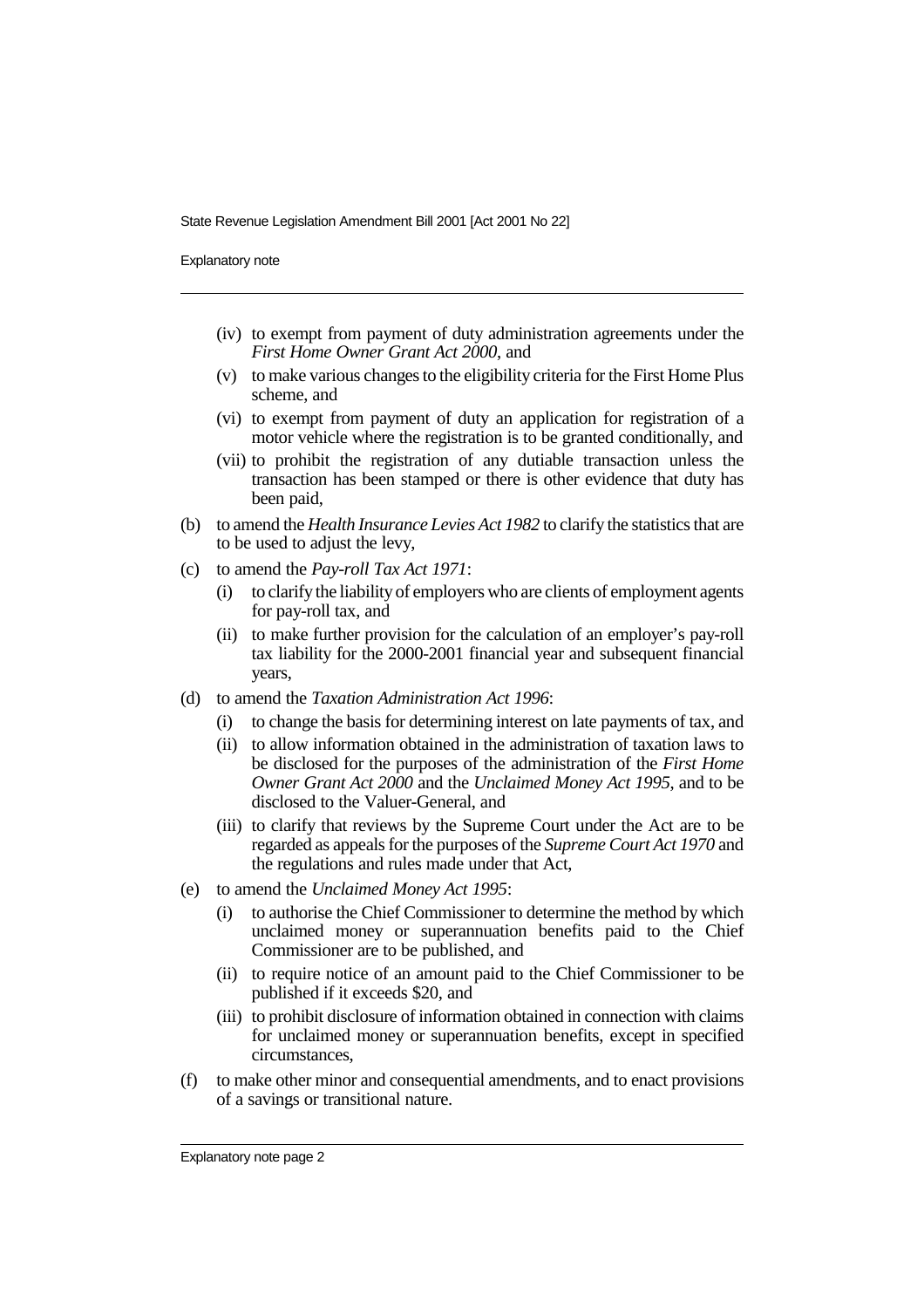Explanatory note

### Outline of provisions

**Clause 1** sets out the name (also called the short title) of the proposed Act.

**Clause 2** provides for the commencement of the proposed Act.

**Clause 3** is a formal provision giving effect to the amendments to the *Duties Act 1997* set out in Schedule 1.

**Clause 4** is a formal provision giving effect to the amendment to the *Health Insurance Levies Act 1982* set out in Schedule 2.

**Clause 5** is a formal provision giving effect to the amendments to the *Pay-roll Tax Act 1971* set out in Schedule 3.

**Clause 6** is a formal provision giving effect to the amendments to the *Taxation Administration Act 1996* set out in Schedule 4.

**Clause 7** is a formal provision giving effect to the amendments to the *Unclaimed Money Act 1995* set out in Schedule 5.

**Clause 8** is a formal provision giving effect to the amendments to the Regulations specified in Schedule 6.

## **Schedule 1 Amendment of Duties Act 1997**

#### **Apportionment—business assets in other jurisdictions**

At present, section 28 of the principal Act provides for the apportionment of the value of a business asset where part of its value is attributable to sales outside of New South Wales. The aim is to charge duty only on that part of the value of the asset that is attributable to sales to New South Wales customers. Section 21 of the principal Act provides that section 28 applies where a business asset has a relevant connection with the Commonwealth or another Australian jurisdiction. However, section 28 should also apply where a business asset has a relevant connection with a non-Australian jurisdiction. The amendment to section 21 makes this clear, so that duty is not payable on that part of the value of the business asset that is attributable to sales outside Australia. (See Schedule 1 [1])

#### **Concessional rate of duty—superannuation**

Section 62 of the principal Act applies a concessional rate of duty to a transfer or an agreement to transfer dutiable property to a trustee or custodian of certain types of superannuation funds or trusts, where there is no change in the beneficial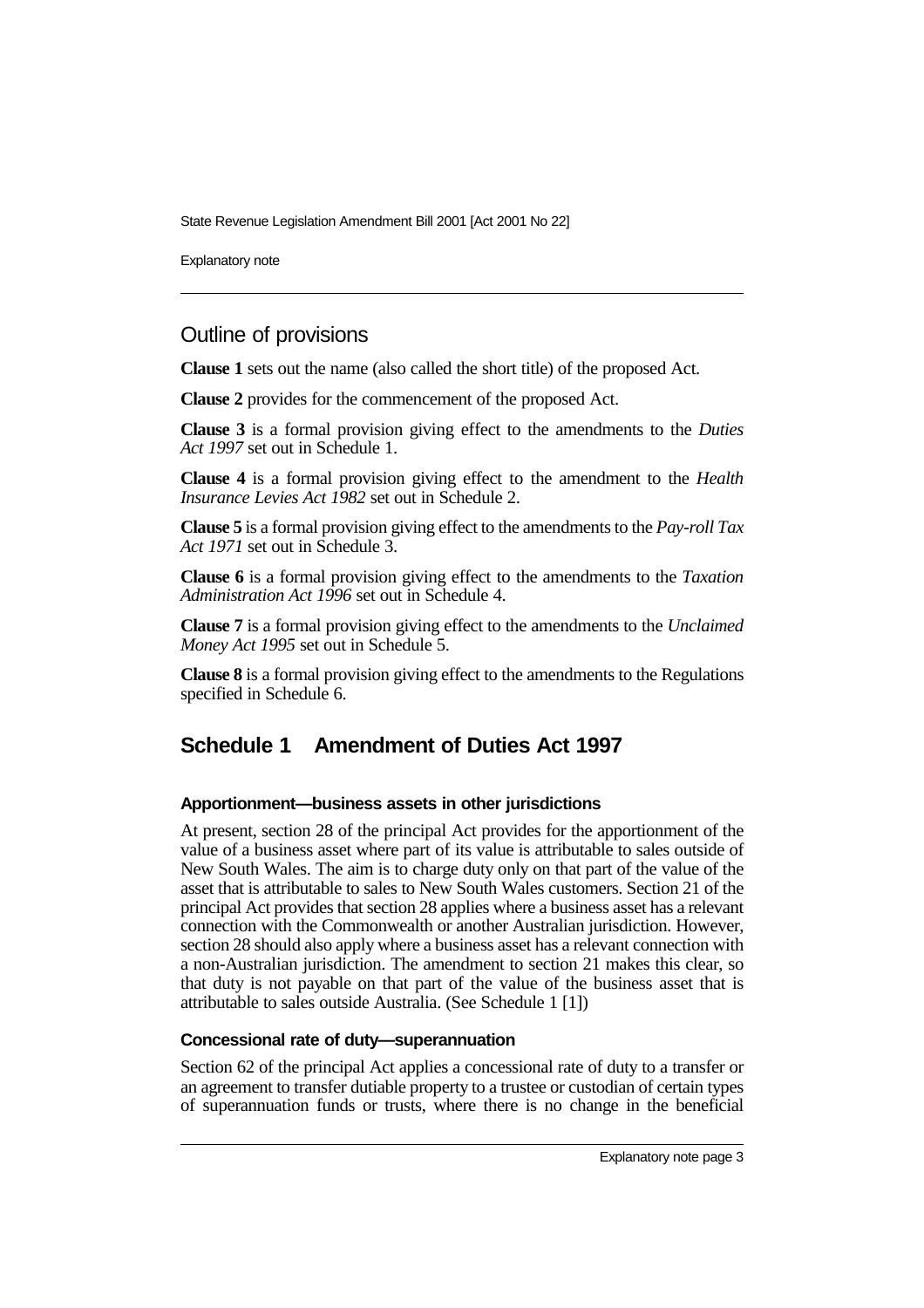Explanatory note

ownership of the property. Schedule 1 [2] and [3] limit the availability of this concessional rate of duty to a transfer of, or an agreement to transfer, dutiable property:

- (a) from the trustee of such a fund or trust to the custodian of the trustee of the fund or trust, or
- (b) from the custodian of the trustee of such a fund or trust to the trustee of the fund or trust, or
- (c) from the custodian of the trustee of such a fund or trust to another custodian of the trustee of the fund or trust,

where there is no change in beneficial ownership of the property.

#### **Incorporated legal practices—exemption**

The *Legal Profession Amendment (Incorporated Legal Practices) Act 2000* amended the *Legal Profession Act 1987* so as to allow legal practices to be incorporated under the *Corporations Law*, and to require solicitor corporations (corporations formed under the *Legal Profession Act 1987*) to be dissolved.

It is proposed to exempt from duty certain transactions that are made in connection with those changes. The exemption will extend to a transfer of dutiable property that is made by a solicitor corporation, a partnership of solicitors or a solicitor for the purpose of incorporating under the new provisions. (See Schedule 1 [4])

#### **Administration agreements under first home owner grant scheme—exemption**

The *First Home Owner Grant Act 2000* allows the Chief Commissioner to enter into agreements with financial institutions and other persons for exercising functions related to the administration of the first home owner grant scheme.

The amendment exempts those agreements from payment of duty. (See Schedule 1 [5])

#### **Changes to First Home Plus scheme**

The First Home Plus scheme is a scheme that is intended to help people who are buying their first home by providing them with a concession or exemption from duty payable on the agreement or transfer, and any mortgage given to assist the financing. A number of changes to the scheme are proposed.

The scheme will no longer apply only to the purchase of a first home. That is, the scheme will be available even if the home is gifted to the recipients. Accordingly, the eligibility criteria is changed so that eligibility is calculated on the basis of the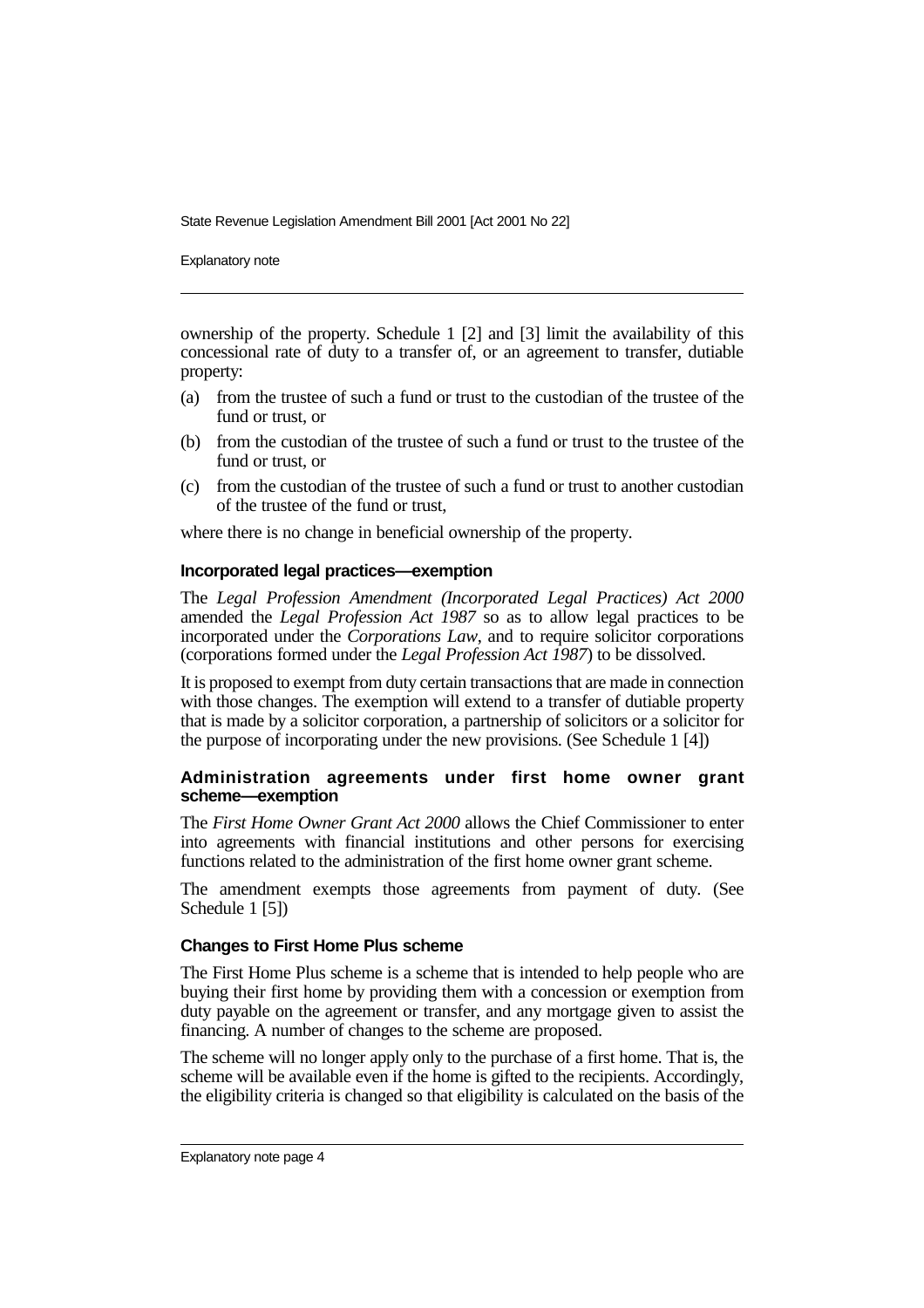Explanatory note

dutiable value of the dutiable property that is the subject of the agreement or transfer, rather than the consideration payable under the agreement or transfer. (See Schedule 1 [6], [9], [10], [11], [15], [16], [17] and [19])

At present, only singles and couples are eligible under the scheme. The changes will allow any number of joint purchasers or transferees to be eligible under the scheme, regardless of their domestic arrangements. (See Schedule 1 [12])

Changes are also made to prevent "double dipping" under the scheme. A person will be eligible once only under the scheme, whether as a single or joint purchaser or transferee. At present, a person may be eligible once as a single person, and again as a member of a couple (provided that the other member of the couple has not previously owned land or a company title dwelling in Australia). As a result of the changes, joint purchasers or transferees will not be eligible under the scheme if any one of them owns or has previously owned residential land. This will not apply if the Chief Commissioner is satisfied that the land owner is acquiring an interest in the property that is the subject of the transfer or agreement solely for the purpose of assisting the other purchaser or purchasers with finance. (See Schedule 1 [7], [8], [13] and [14])

The eligibility criteria are also changed so that a person who owns or has previously owned vacant land in Australia is not excluded from being eligible under the scheme. Only ownership of residential land is relevant to the criteria. (See Schedule 1 [7], [8] and [18]

The requirement that the eligible persons occupy the home as their principal place of residence within a reasonable time after settlement is replaced with a requirement that the home be occupied within 12 months after settlement. (See Schedule 1 [13])

Schedule 1 [24] contains a transitional provision relating to the changes.

### **Conditional registration of motor vehicles—exemption**

The amendments exempt from payment of duty an application to register a motor vehicle if the motor vehicle is registered conditionally under the regulations under the *Road Transport (Vehicle Registration) Act 1997*. (See Schedule 1 [20])

### **Registration of dutiable transactions**

At present, the principal Act prohibits the registration of an instrument that effects a dutiable transaction or an instrument chargeable with duty unless the instrument has been duly stamped or stamped by the Chief Commissioner or in a manner approved by the Chief Commissioner. The amendment extends the prohibition to the registration of any dutiable transaction, whether or not the transaction is effected by means of a written instrument. For example, the offence will apply to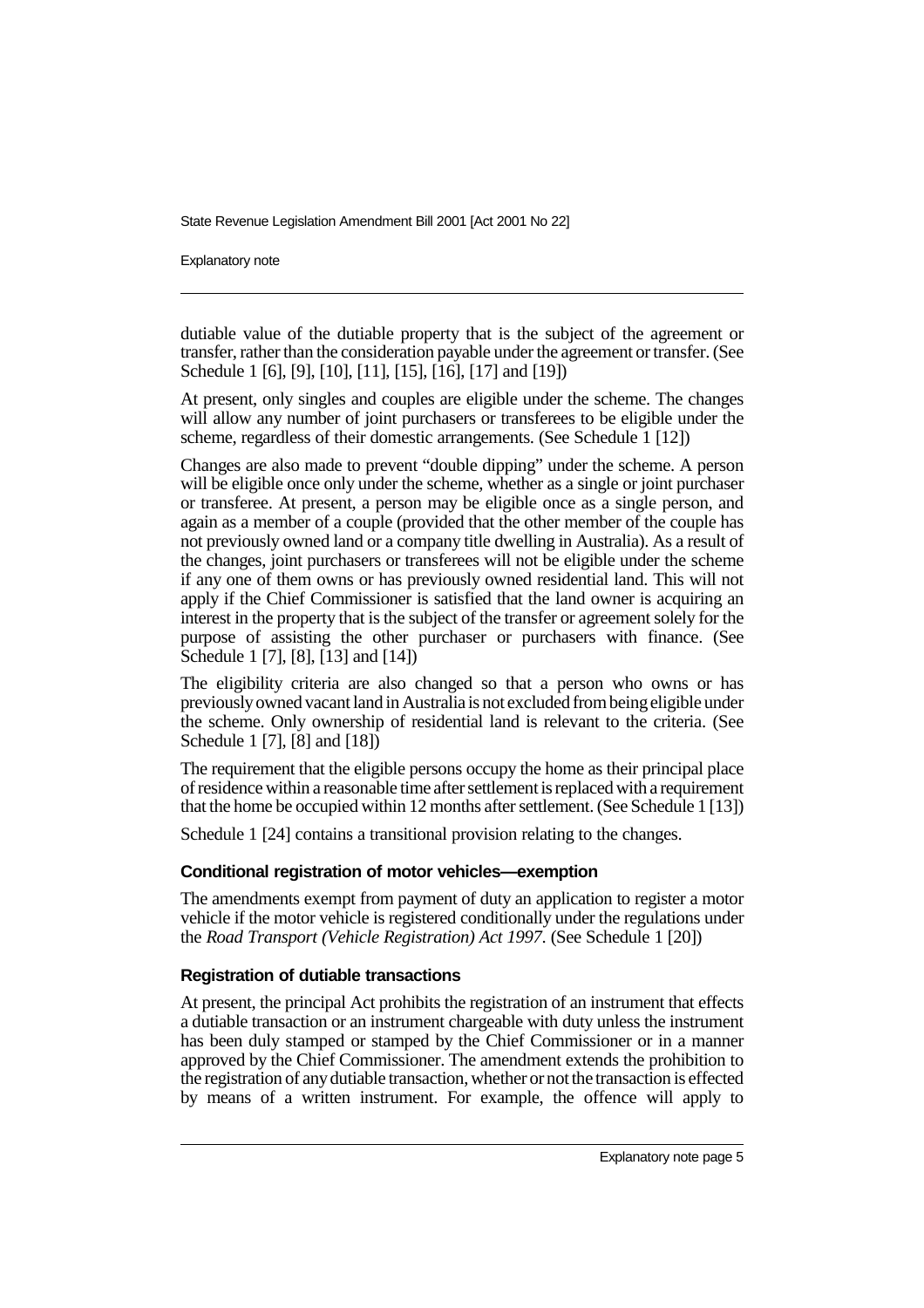Explanatory note

transactions that are effected by electronic means. The offence will not apply if the dutiable transaction is endorsed or otherwise effected in accordance with an approval of the Chief Commissioner under section 37 of the *Taxation Administration Act 1996*. (See Schedule 1 [21] and [22])

#### **Savings and transitional regulations**

Schedule 1 [23] allows regulations of a savings or transitional nature to be made.

### **Schedule 2 Amendment of Health Insurance Levies Act 1982**

Schedule 2 clarifies a reference to the series of Average Weekly Earnings issued by the Australian Statistician. The reference is contained in a provision that relates to the adjustment of levies payable under the principal Act.

## **Schedule 3 Amendment of Pay-roll Tax Act 1971**

#### **Employment agents**

Section 3C of the principal Act provides for the liability of employment agents to pay pay-roll tax on wages paid to workers who are employed by clients of the employment agent under contract. The employment agent is not liable to pay-roll tax in relation to such a contract if the client of the employment agent is not registered or required to be registered as an employer under the Act and would not be required to be registered if the client were the employer in respect of all wages paid or payable under the contract. A declaration to that effect must be lodged with the employment agent. If this exemption ceases to apply, the client, and not the employment agent, is liable to pay pay-roll tax in respect of the wages paid to the worker. Schedule 3 [1] makes it clear that the liability extends to wages paid under the contract since the beginning of the financial year in which the exemption ceases to apply (as pay-roll tax liability is calculated on a financial year basis).

#### **Calculation of pay-roll tax liability for 2000–2001 financial year and subsequent financial years**

The *State Revenue Legislation Amendment Act 2000* reduced the rate at which payroll tax is payable from 6.4 percent to 6.2 percent, with effect from 1 January 2001 (half-way through the 2000–2001 financial year). However, under the principal Act liability for pay-roll tax is calculated on the basis of the total of wages paid or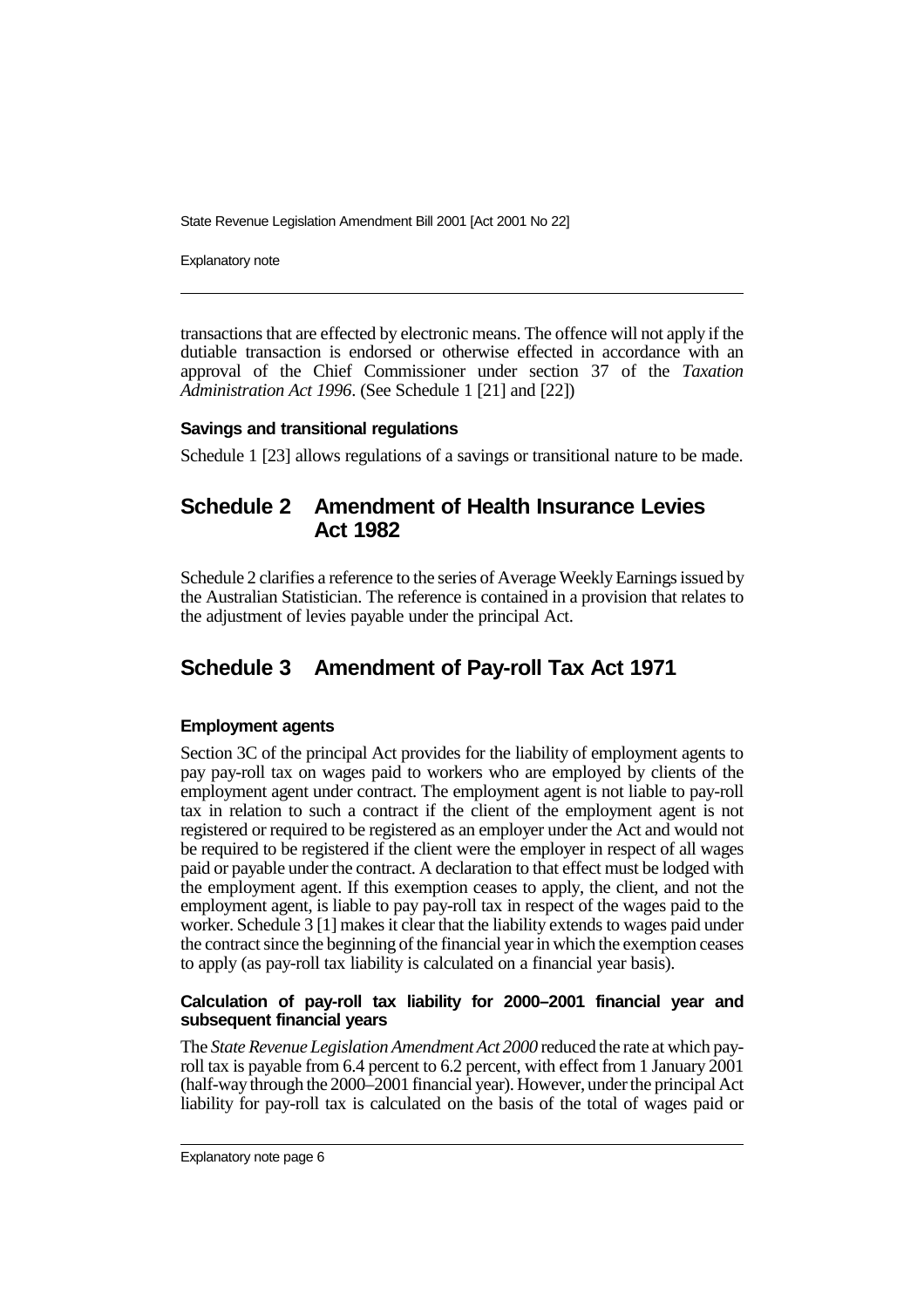Explanatory note

payable for the whole of the financial year. The amendments clarify how the reduction in the pay-roll tax rate is to be factored into those calculations. The amendments require the rate of 6.4 percent to be applied to wages paid or payable in the first 2 quarters of the 2000–2001 financial year and the rate of 6.2 percent to be applied to wages paid or payable in the last 2 quarters of that financial year. For that purpose, the tax free threshold is apportioned between the first 2 quarters and the last 2 quarters of the financial year. (See Schedule 3 [15])

As a consequential amendment, a new Schedule is inserted in the principal Act to provide for calculations of pay-roll tax liability in the financial year commencing 1 July 2001 and subsequent financial years. The Schedule does not change existing obligations under the principal Act. (See Schedule 3 [15]) Other consequential amendments are also made. (See Schedule 3 [2]–[14])

Schedule 3 [2] also makes an amendment by way of law revision to correct a reference to a particular month, and Schedule 3 [17] contains a savings and transitional provision that is related to that correction.

### **Savings and transitional**

Schedule 3 [16] enables savings and transitional regulations to be made.

# **Schedule 4 Amendment of Taxation Administration Act 1996**

### **Calculation of interest on tax defaults**

The principal Act provides for the calculation of the interest rate payable on a tax default. Schedule 4 [1] and [2] provide for the use of a 90-day bank accepted bill rate, instead of the 13-week treasury note yield rate, in determining the market rate component of the interest payable because 13-week treasury notes no longer exist.

### **Disclosure of information**

The principal Act prohibits the disclosure of information obtained under or in relation to the administration of a taxation law, except in specified circumstances. One of those exceptions is for disclosures that are made in connection with the administration or execution of a taxation law. Schedule 4 [3] extends this exception to disclosures made in connection with the administration of the *First Home Owner Grant Act 2000* and the *Unclaimed Money Act 1995*.

An additional exception is provided for disclosures made to the Valuer-General. (See Schedule 4 [4])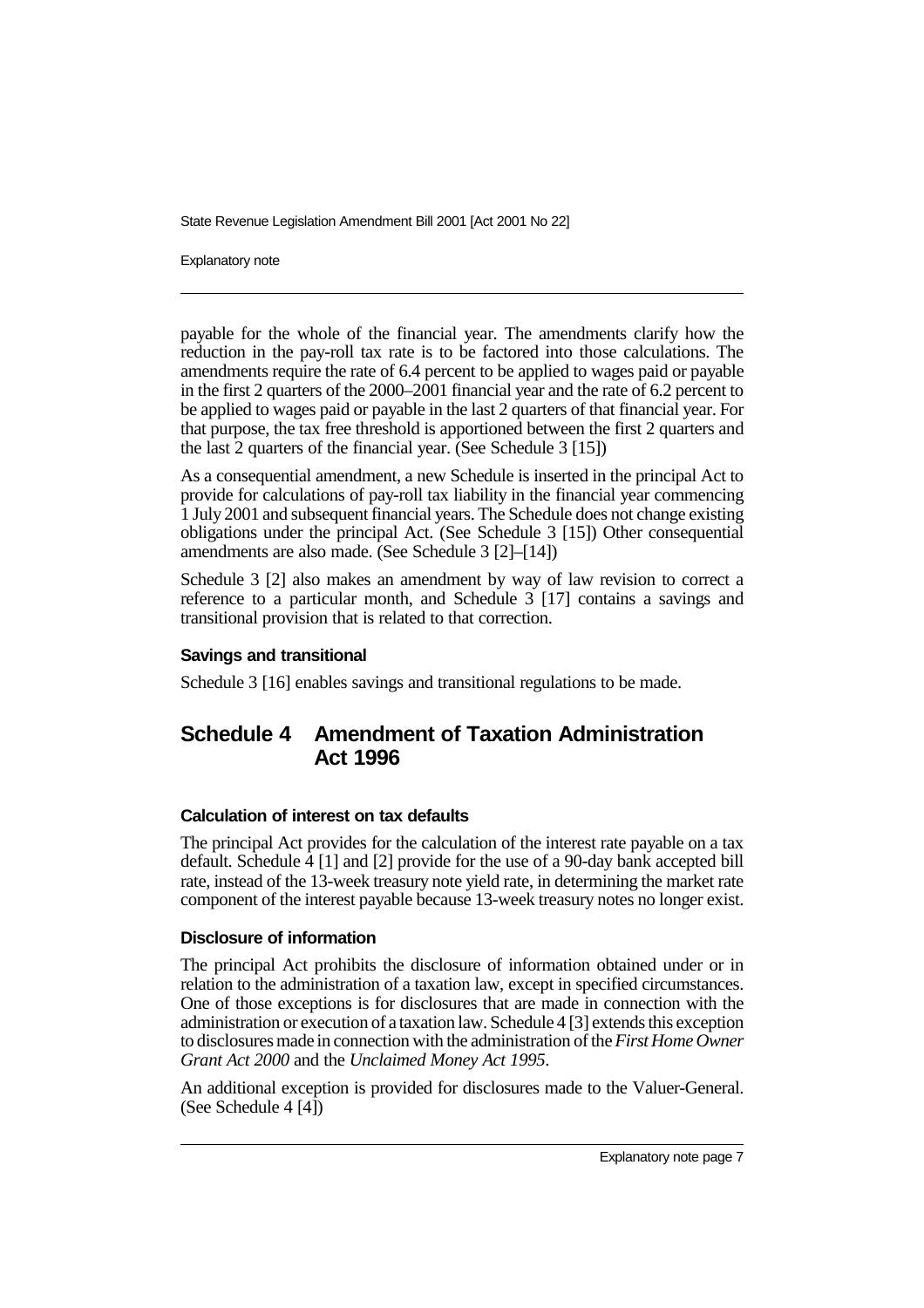Explanatory note

#### **Reviews by Supreme Court**

The principal Act, as amended by the *Administrative Decisions Tribunal Legislation Amendment (Revenue) Act 2000*, provides for a right to obtain a review of a decision of the Chief Commissioner that has been the subject of an objection. The amendment makes it clear that such reviews are to be considered to be appeals for the purposes of the *Supreme Court Act 1970* and the regulations and rules made under that Act, except to the extent otherwise provided in that Act or the regulations or rules. (See Schedule 4 [5])

#### **Savings and transitional regulations**

Schedule 4 [6] allows savings and transitional regulations to be made.

# **Schedule 5 Amendment of Unclaimed Money Act 1995**

#### **Publication of unclaimed money information**

The amendments allow the Chief Commissioner to determine the method of publication of information about amounts of unclaimed money or superannuation benefits paid to the Chief Commissioner. At present the amounts are required to be published in the Gazette. The amendments will allow the information to published in other ways, for example, on the Internet. (See Schedule 5  $[1]$  and  $[3]$ )

The amendments will also require amounts received that exceed \$20 to be published, rather than amounts exceeding \$50 as at present. (See Schedule 5 [2])

Schedule 5 [6] contains a transitional provision.

#### **Prohibited disclosures of information**

The amendments will prohibit the disclosure by a person engaged in the administration of the principal Act of information obtained in connection with an application for payment of unclaimed money or an unclaimed superannuation benefit, including information obtained for the purpose of determining the claim. The offence will carry a maximum penalty of 100 penalty units (\$11,000 at present). The prohibition will not apply to disclosures that are made with the consent of the person concerned, in connection with the administration of a taxation law or to the Commonwealth Commissioner of Taxation. (See Schedule 5 [4])

#### **Savings and transitional regulations**

Schedule 5 [5] allows savings and transitional regulations to be made.